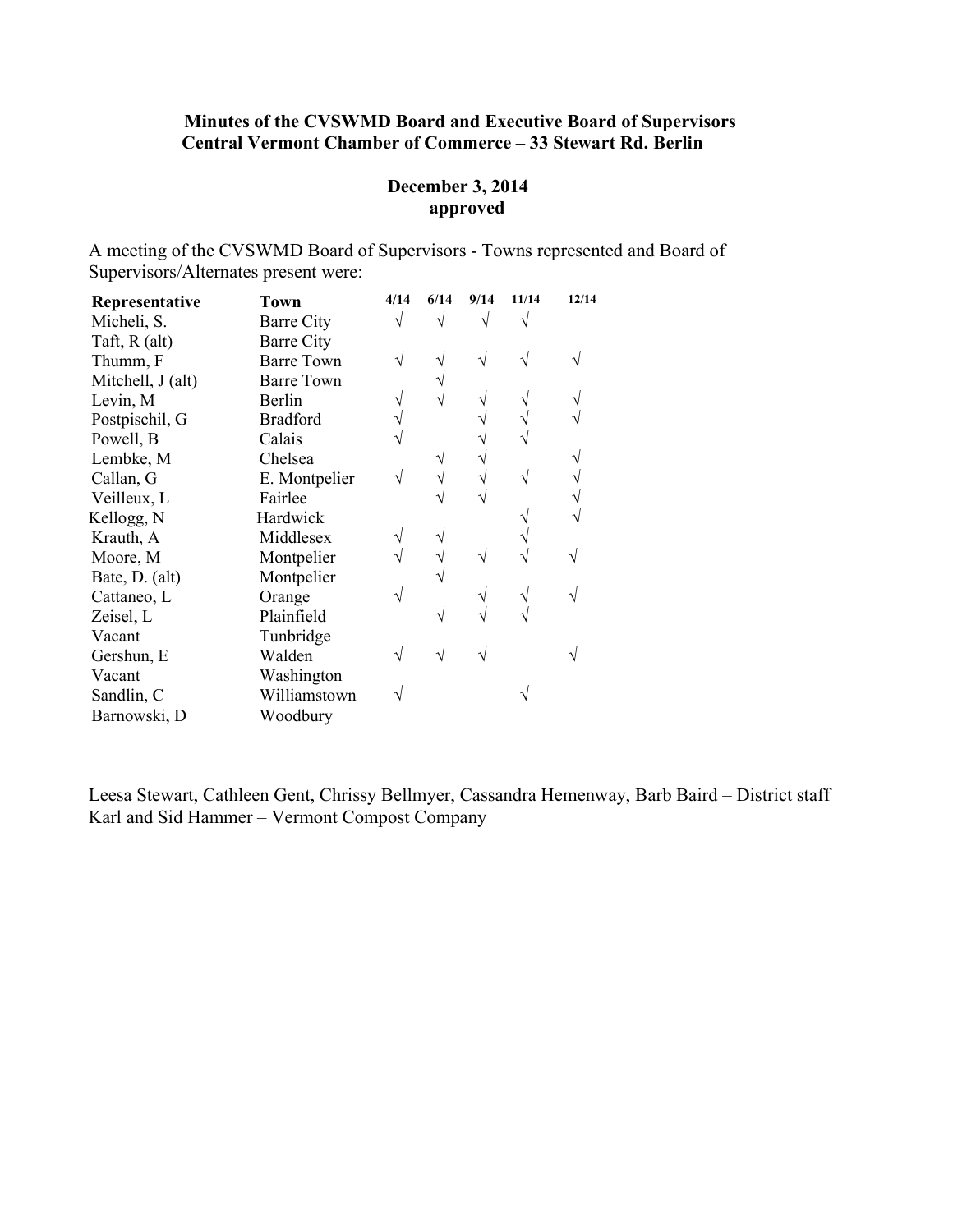# Fred Thumm called the meeting to order at 6:35 (1)

## Agenda Revisions (2)

Item #12 was moved to be 6a. Item #8 was moved to be 11a.. Item #4 was taken off the agenda.

## Public Comment Period and Announcements (3)

2 Guests - Karl and Sid Hammer from Vermont Compost Company

### Agency of Natural Resources Secretary Markowitz and Program Manager Cathy Jamieson (4)

Leesa Stewart explained that she was contacted by Deb Markowitz's office with a request to come to a meeting of the board. It turns out she couldn't make this date. It has been rescheduled for January 20 at 5:30 at the Chamber of Commerce come before the Executive Board meeting. All are invited.

# Committee and Executive Board reports (5)

None

# Consent Agenda (6)

- 1. Adopt the minutes of the November 5, 2014 Board meeting
- 2. Accept the minutes of the committee meetings
- 3. Accept the notes from the November 8 Board retreat

# Lee Cattaneo moved the consent agenda. The motion was seconded and passed unanimously.

## Approval of FY'14 surplus revenue allocation (6a)

Lee Cattaneo moved to approve the surplus revenue as proposed. The motion was seconded. Discussion about what special projects might be: Matt Levin said they refer to a contemplated pilot project for tire dump clean ups in various member towns. Could also include Restore grant and PSI support for tire legislation. It was explained that this motion was just to approve moving money, not approving expenditure. The motion passed unanimously.

#### Direct CVSWMD staff to end subsidies for organics collection incrementally. over a 3-year period (7)

Lee Cattaneo moved that staff review our organics collections due to recent developments in out-of-district collections and how we finance in the future to make it self-sufficient. The motion was seconded. Discussion: Stowe Mountain Lodge and Resort have given their business to Grow Compost. Staff is concerned that the route is not viable without it and recommends we transition from the Waterbury Stowe route effective January 15. A distinction was made between out of district and in district. The motion passed unanimously.

# Organics Program Analysis Update (9)

Cathleen Gent, Planning Analyst, gave an update. Copies of the presentation are available through our offices - 229·9383.

## Matt Levin moved to formalize direction to staff to phase out the Waterbury Stowe route on or before January 15th 2015. The motion was seconded and passed unanimously.

# Approval of Organics Fees Schedule (10)

Matt Levin moved to approve the organics fee schedule as seen on page 27 of this month's packet. The motion was seconded and passed unanimously.